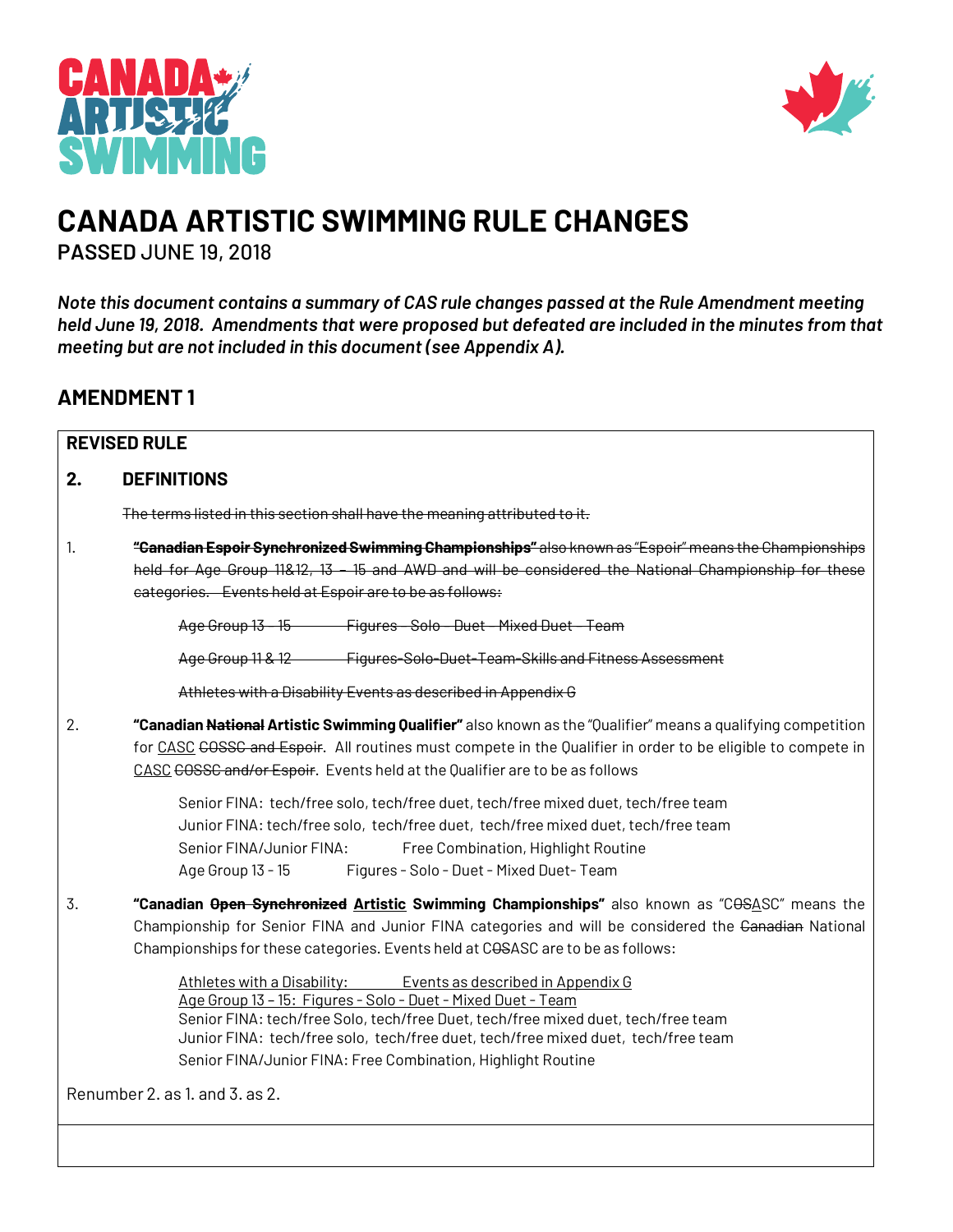#### **RATIONALE AND EFFECTIVE DATE**

To effect the change in competition structure to eliminate the Espoir Championships and to reflect the name change to national events. Housekeeping changes will be made to the rest of the rulebook to reflect these changes.

EFFECTIVE: September 1, 2018

### **AMENDMENT 2**

#### **REVISED RULE**

#### **3.1.6 Exceptions to the Age Requirementfor Duet, Mixed Duet, Team, Highlight Routine and Free Combination Composition Team Composition and Exemption to Age Category Requirements**

a) **"Team"** means a group of at least four competitors but no more than eight for Senior FINA, Junior FINA, and National Age Group 13 – 15 competitions at the national and international level. For competitors at provincial meets Age Group 16 - 18, Age Group 13 - 15, Age Group 11&12, Age Group 10 & under, and Masters a team is a group of at least four competitors but not more than ten.

#### **RATIONALE AND EFFECTIVE DATE**

To allow teams of 10 to swim at provincial meets for development and athlete retention reasons.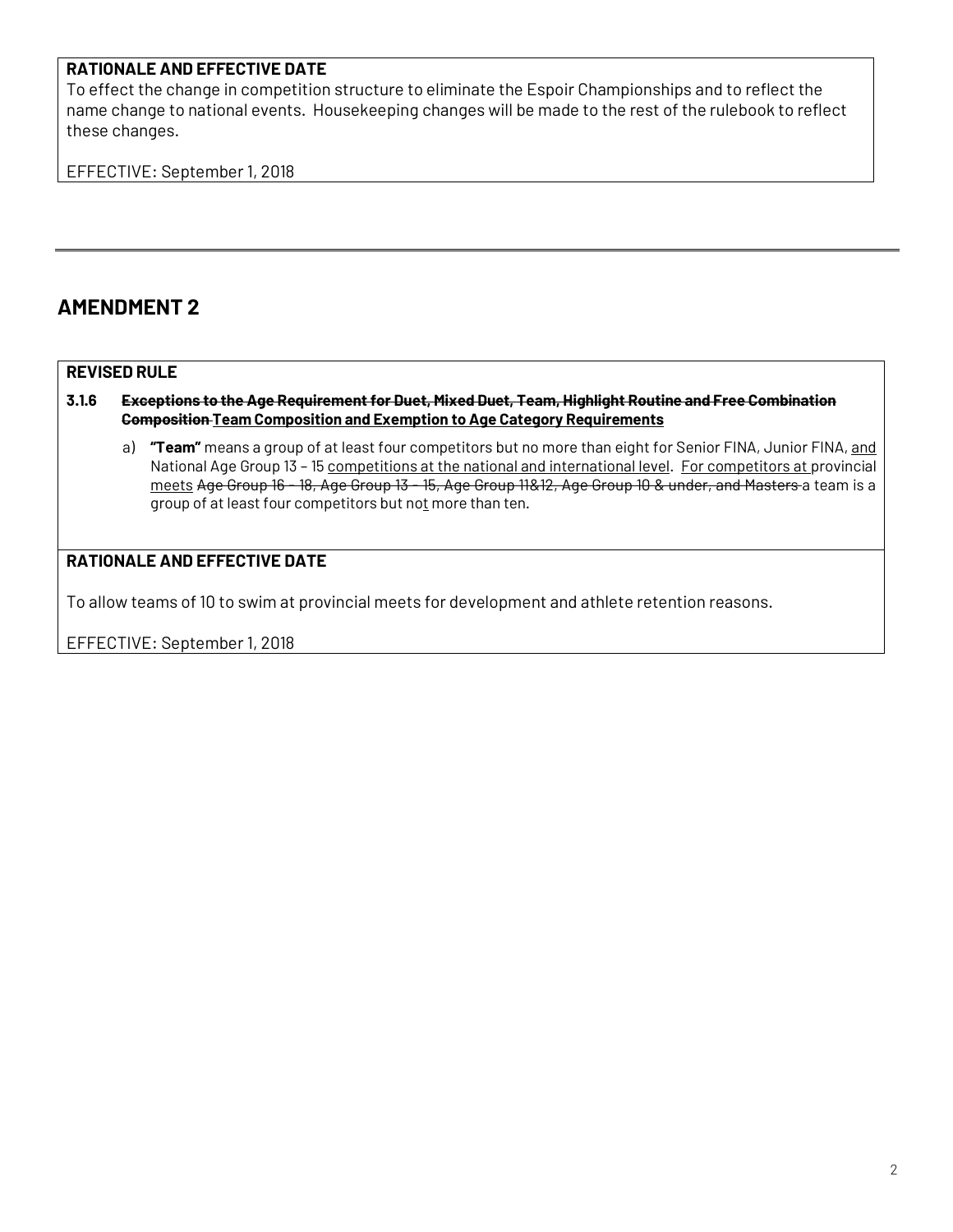#### **REVISED RULE**



- h) A roster of **a minimum of 4 (four) to a maximum of12 (twelve)** athletes must be submitted for **allteams – technicalteams, and free teams -** entered in Age Group 13-15 National, Junior FINA and Senior FINA routine events by the entry deadline for the first team routine event held in their province/territory.
	- i) This roster shall be submitted by each province to the National Scoring Leader for verification of entry into the National Qualifier, the Canadian Open, and Espoir meets. This roster should be submitted immediately following the entry deadline for the first routine competition held in each province/territory. Any province that does not submit the required roster by the entry deadline to the National Qualifier shall be fined \$100 per club. The club shall be ineligible to compete in the event untilthe payment offine is received by Synchro Canada.
	- ii) From the roster, up to 10 athletes may be entered into the first and any subsequent tech team event and free team event (8 swimmers plus 2 alternates).
	- iii) The (up to) 10 athletes (tech and free team) entered may change from meet to meet but can only come from the original roster as submitted.
	- iv) From this roster all named athletes (up to 12) may enter the figure event (if age eligible) at any competition in which the team on whose roster they are listed is competing.
	- v) Athletes may be named on more than one entry list rester BUT may only compete on one each of tech team, free team, free routine combination, and highlight routine in the same category at the same competition (see rule 3.1.5 f)

vi) This rule does NOT apply to Provincial Stream teams.

Renumber v) as h)

#### **RATIONALE AND EFFECTIVE DATE**

To eliminate the roster rule which no longer serves its original purpose. Changes are also proposed to the "entry" rule 5.1.5 for clarification on the current entry process.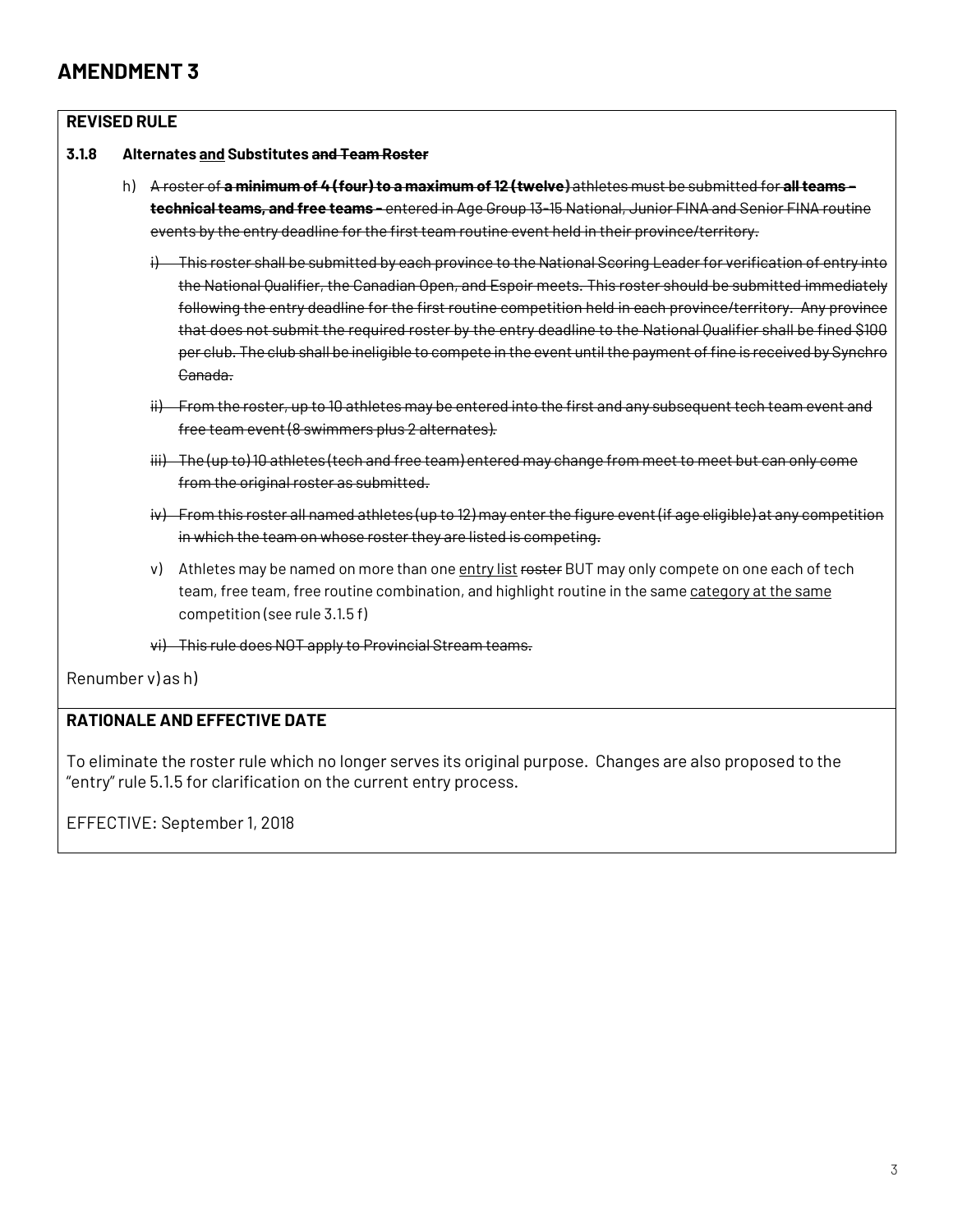| <b>REVISED RULE</b> |              |                                                                                                                |  |  |  |  |
|---------------------|--------------|----------------------------------------------------------------------------------------------------------------|--|--|--|--|
| 5.1.5               |              | <b>Entries to National Competitions and Championships</b>                                                      |  |  |  |  |
| a)                  | <b>Forms</b> |                                                                                                                |  |  |  |  |
|                     | i)           | Registrants must use the current Synchro Canada entry forms or the on-line registration program as             |  |  |  |  |
|                     |              | directed in the meet information package                                                                       |  |  |  |  |
|                     | ii)          | If When requested to do so by the Meet Management, and by the stated deadline for entries found in the         |  |  |  |  |
|                     |              | meet information package all completely filled out entry packages minus the fee payment(s) must be             |  |  |  |  |
|                     |              | submitted by email to the following:                                                                           |  |  |  |  |
|                     |              | Heet manager or designate Synchro Canada National Office staff contact indicated in the meet<br>a)             |  |  |  |  |
|                     |              | information package with copy to:                                                                              |  |  |  |  |
|                     |              | Synchro Canada seoring chair Chief Scorer for the event<br>b)                                                  |  |  |  |  |
|                     |              | c) Synchro Canada events manager by the stated deadline for entries found in the meet information              |  |  |  |  |
|                     |              | package                                                                                                        |  |  |  |  |
|                     |              | iii) Payment(s) must be submitted by mail to the following:                                                    |  |  |  |  |
|                     |              | Synchro Canada National Office Heet manager or designate by the stated deadline for entries found<br>a)        |  |  |  |  |
|                     |              | in the meet information package                                                                                |  |  |  |  |
|                     |              | iv) Where a club believes that a swimmer's coach may change after an entry is submitted it is acceptable to    |  |  |  |  |
|                     |              | name more than one certified coach, any of who may act as the coach during the competition                     |  |  |  |  |
|                     | v)           | The entry package is defined as:                                                                               |  |  |  |  |
|                     |              | Entry forms - including athlete's names, birth years, amateur card numbers, coach names, NCCP<br>1)            |  |  |  |  |
|                     |              | levels, NCCP numbers, Synchro Canada membership numbers, club contact information                              |  |  |  |  |
|                     |              | Club roster list of athletes indicating the categories entered<br>2)                                           |  |  |  |  |
|                     |              | Entry fee schedule calculation<br>3)                                                                           |  |  |  |  |
|                     |              | Music practice request<br>4)                                                                                   |  |  |  |  |
|                     |              | 5)<br>Hospitality and other forms                                                                              |  |  |  |  |
|                     |              | Fee payment(s)<br>6)                                                                                           |  |  |  |  |
|                     |              | vi) Incomplete entries that are received will be considered late if the missing information is not received by |  |  |  |  |
|                     |              | the entry deadline                                                                                             |  |  |  |  |
|                     |              | vii) Extenuating circumstances will be considered by the Meet Manager in consultation with Synchro Canada      |  |  |  |  |
|                     |              | Competitions Leader. Late mail is not an extenuating circumstance.                                             |  |  |  |  |

### **RATIONALE AND EFFECTIVE DATE**

To clarify the current process for registering for national competitions in place of rosters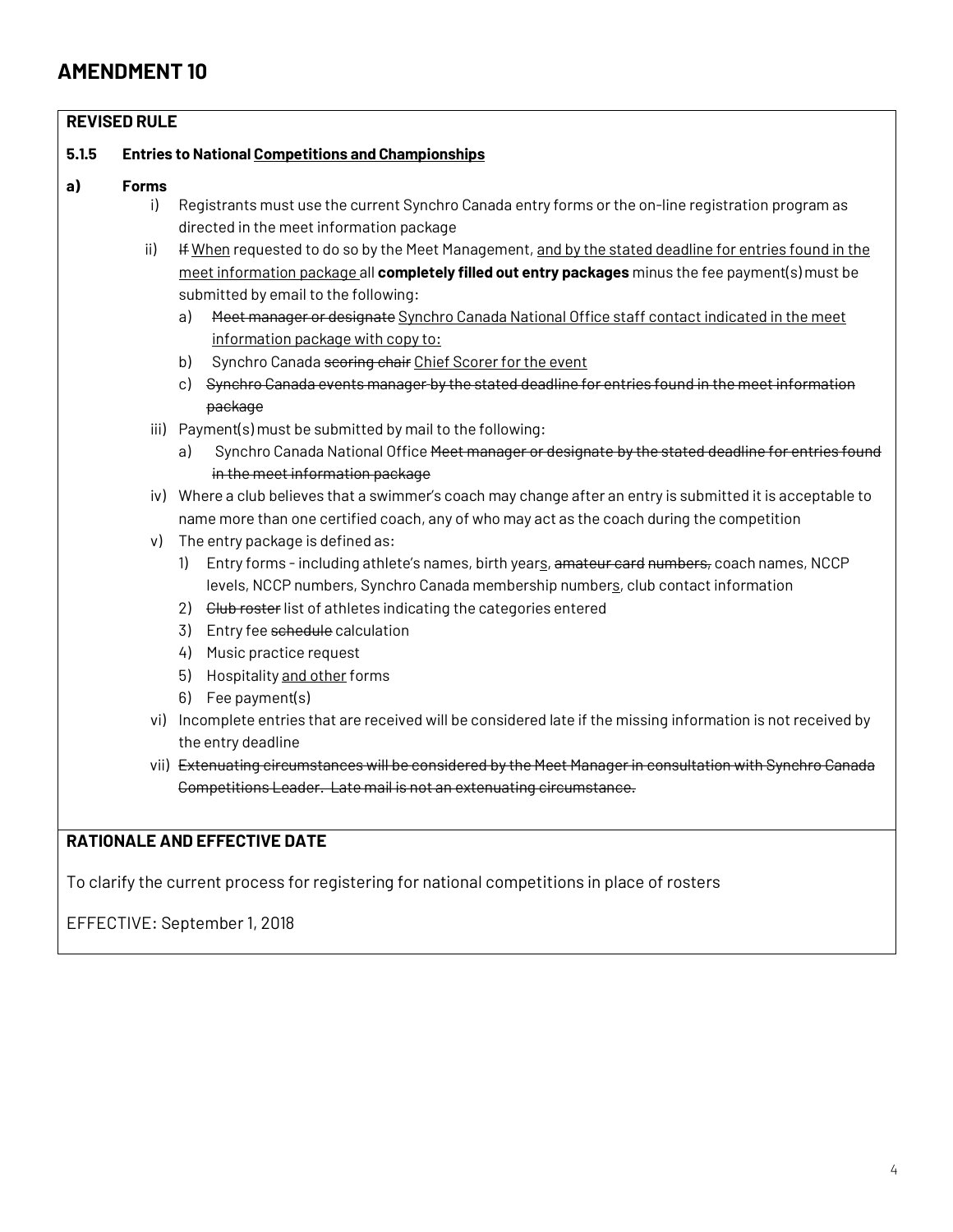#### **REVISED RULE**

#### **3.3.2 Solution of Disputes Resolution**

- **a) Protests**
	- i) No protests shall be made against the judges' marks/scores.
	- ii) Protests may be made by anyone having an interest in a participant (defined as: coach or athlete who is  $18+$ if the coach is not available) registered for the Meet.

iii) Protests may initially be made verbally, but shall be made in writing to the Referee within 30 minutes from the end-time official results of the event involved are published. The Chief Referee shall arbitrate in case of protest; in the event that mediation is not possible, the matter shall be referred to the Jury of Appeal.

#### **RATIONALE AND EFFECTIVE DATE**

To clarify the procedures around lodging protests during competitions.

EFFECTIVE: September 1, 2018

### **AMENDMENT 24**

#### **REVISED RULE**

add new 4.7.1 d) Video Review

Change heading on 4.7.1 to Figures/Technical Routines (housekeeping)

4.7.1 d) Video Review for Technical Routines

i) video review may be used to confirm the award of a zero on technical elements

ii) the review will be done by at least one and preferably two of: Referee, Technical Monitor, Evaluator, and Head Judge

iii) the video may be watched in real time or slow motion or both

iv) stop action and/or freeze frame will be allowed

v) the video may be reviewed a maximum of 5 times. If the error is not clearly identified and agreed upon by the reviewer(s), the element will be awarded scores by each judge

vi) for the judge(s) who initially awarded a zero to the element, their score will be calculated by averaging the marks awarded by the judges who did not award a zero to the element

#### **RATIONALE AND EFFECTIVE DATE**

Video review must be consistent across the country and there should be clear directions as to what is and is not allowed when reviewing the video. Five is an appropriate number of viewings after which a decision should be reached. Any more and the competition will be delayed unnecessarily. More than one viewing could be necessary due to technical problems. This will follow FINA standards for video review of technical elements/figures.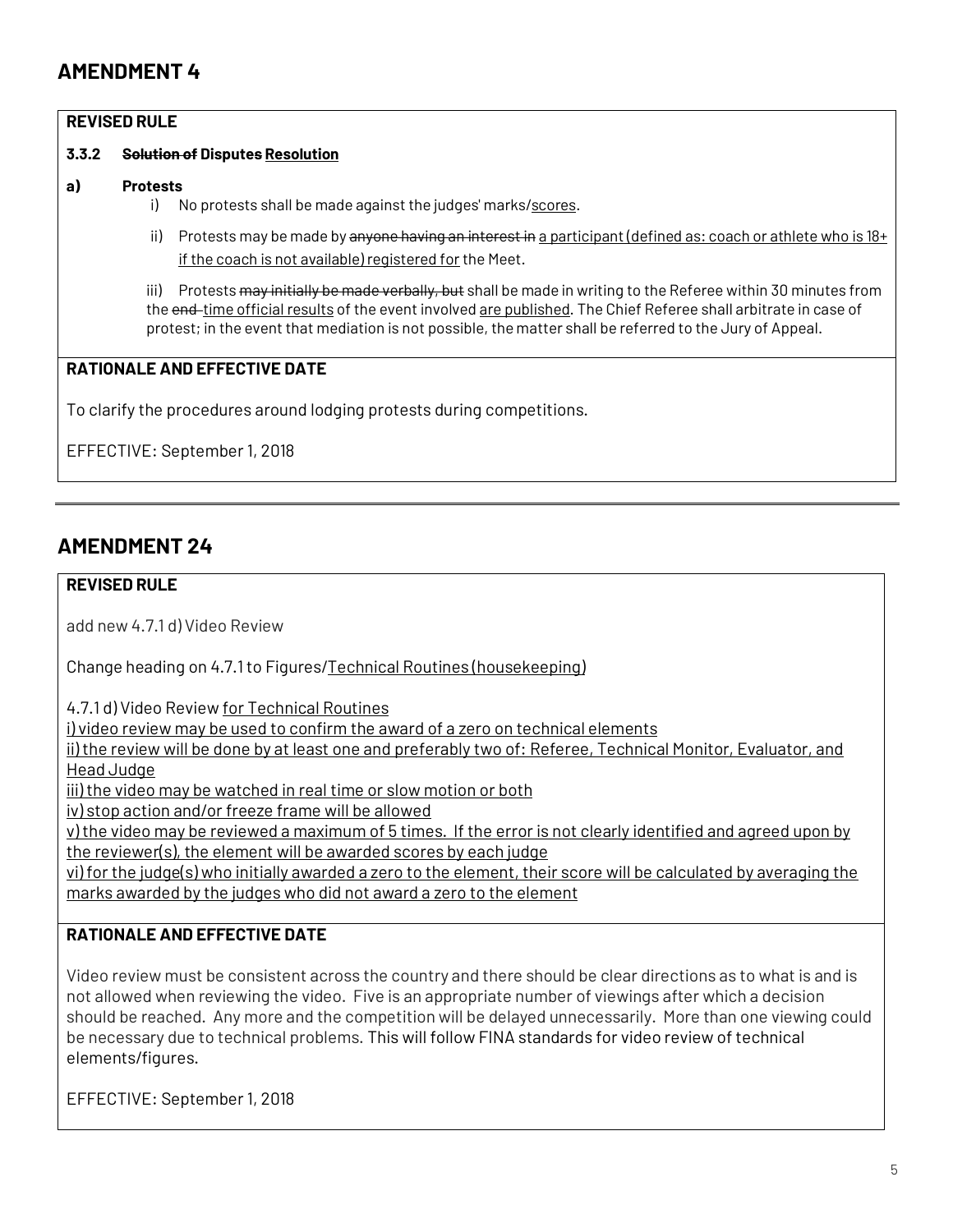#### **REVISED RULE**

#### **4.1.1 Age categories**

a) Age categories are: Age Requirement

Age Group 10 and under (10U) 1to 10 are 8, 9, or 10 years old (Synchro age 9 or 10)

#### **RATIONALE AND EFFECTIVE DATE**

To clarify the intent of the age range for the youngest national age group category

EFFECTIVE: September 1, 2018

### **AMENDMENT 35**

#### **REVISED RULE**

Competitive Structure

B) **Excluding national championships,** AWAD and Non-AWAD athletes may compete on blended duets and teams in the "Mixed Abilities" category. This category will follow the guidelines listed in Appendix G. All athletes will compete figures according to their age group and ability level.

#### **RATIONALE AND EFFECTIVE DATE**

With the introduction of the mixed ability category, we will create a better opportunity for adaptive synchro athletes to be included on teams, instead of just individual events.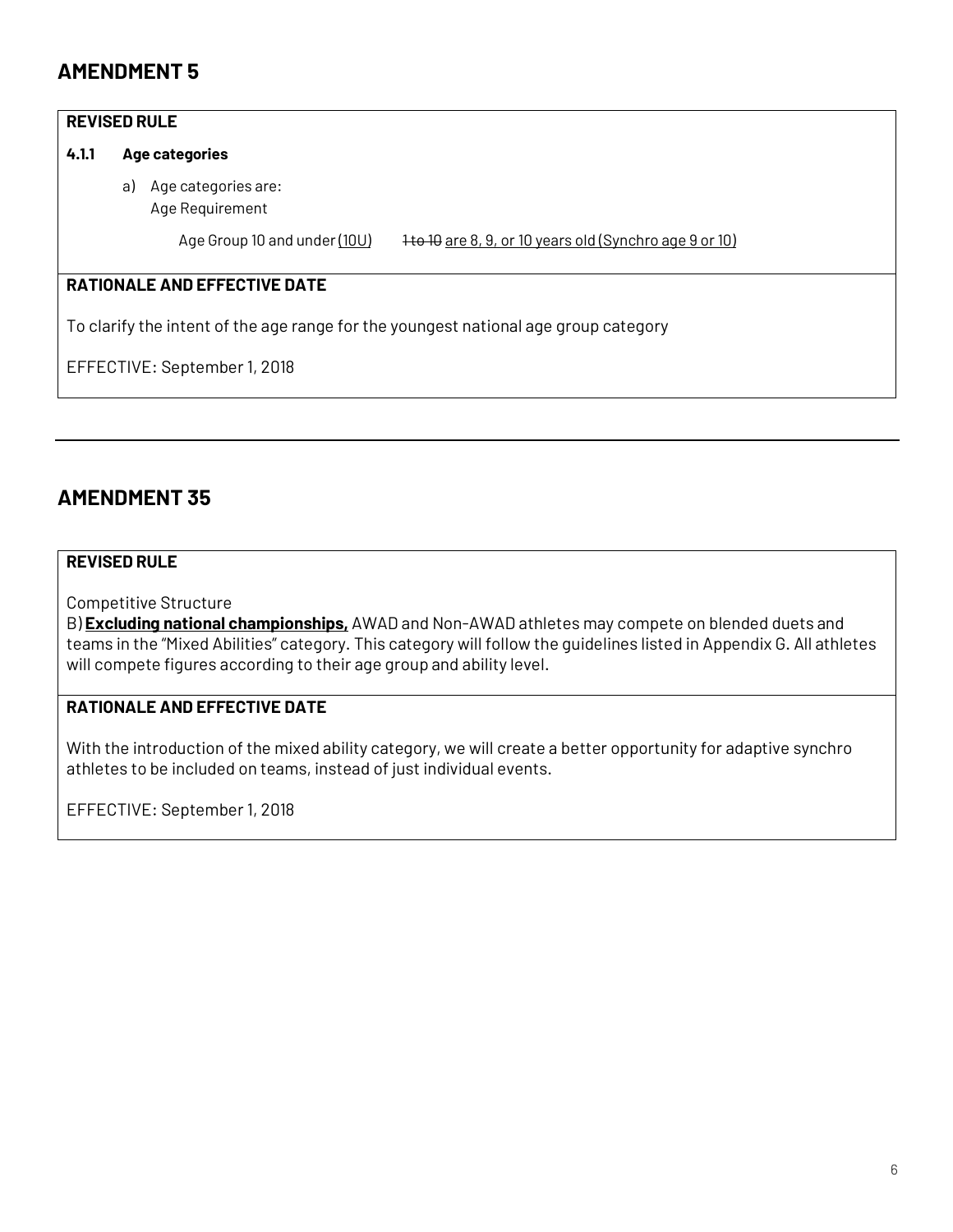#### **REVISED RULE**

| 1 to 10 (already amended in Amendment 5 above)        |
|-------------------------------------------------------|
| 11 & 12                                               |
| Athletes that are 11 years of age and older who have  |
| not been registered or competed as a competitive      |
| swimmer in the past. A swimmer will only be able to   |
| swim in this category for 1 year.                     |
| 13 to 15                                              |
| 16 to <del>18 </del> 20                               |
| 15 to 18                                              |
| 15 & over                                             |
| 19-29, 30-39, 40-49, 50-59, 60-69, 70-79, 80 and over |
| 19-34, 35-49, 50-64, 65-79, 80 and over               |
| 19-39, 40-64, 65 and over                             |
|                                                       |

A Competitor must meet the Age Requirement set forth herein above in order to be eligible to compete in a given Age Category.

#### **RATIONALE AND EFFECTIVE DATE**

- Novice Category: Currently there are a few provinces utilizing a Novice age category and the purpose of this addition is to come to a unified category for this group. The category itself is intended to recognize new swimmers to the sport that join at 11 or older and give them an opportunity in their first year to compete against athletes in a similar situation that do not have the background in the sport.
- Age 16-20: This change will allow those that started high school late, or those taking a gap year before starting University, an opportunity to continue swimming. Currently if they started Kindergarten when they were 5 and turned 6 between September and the end of February they will only be going into their grade 12 year when they are 19 by our current standard. Meaning they are obviously ineligible for the University league as they're still in High School and they're also unable to participate in Masters events at the National level at 18 - this rule change will allow us to really have a sport for life.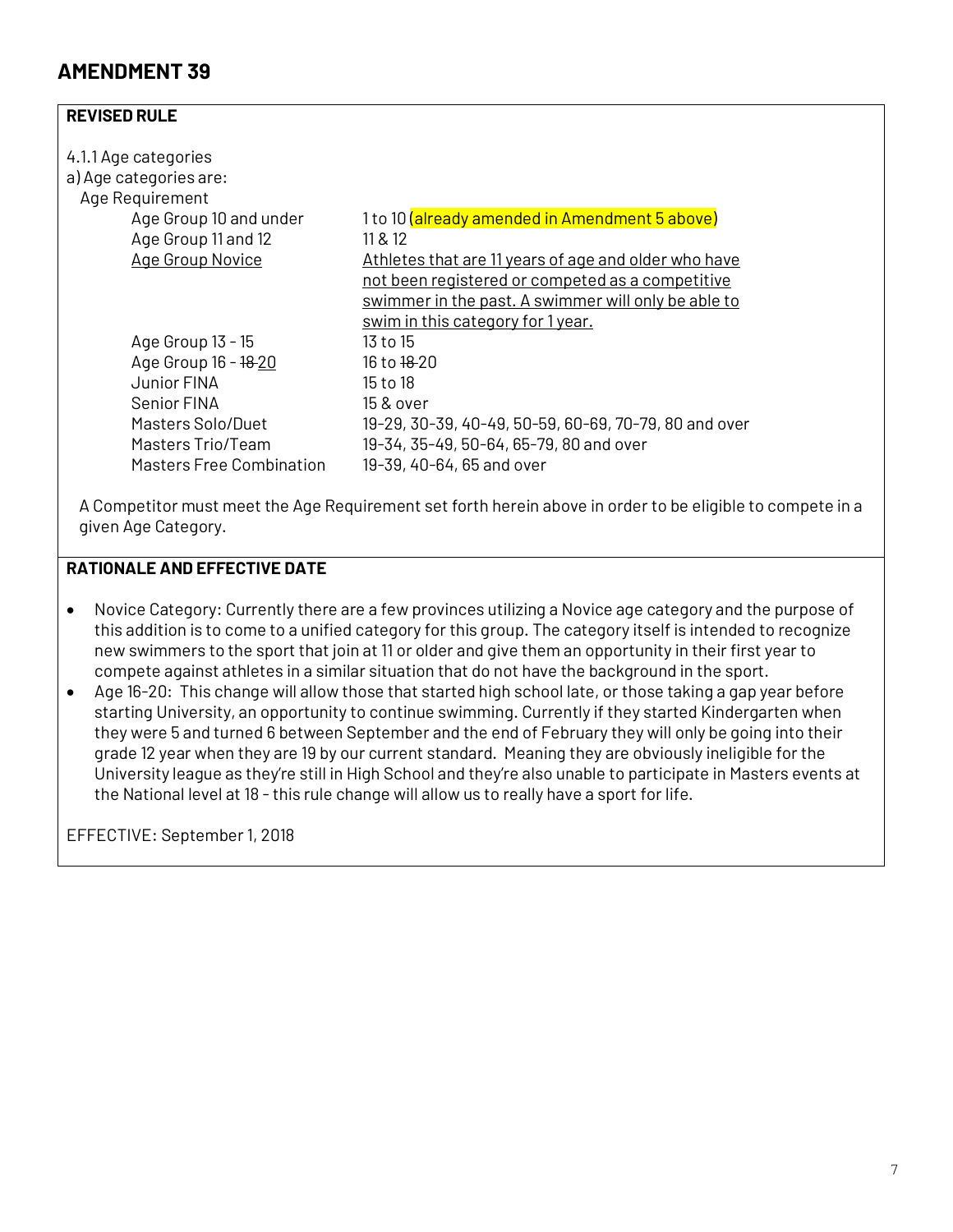#### **REVISED RULE**

#### **4.2.2 Time Limits for Routines**

Including Deck Work, routines shall have the following maximum times, in minutes:

|                                                                            | <b>Solo</b>                                                                                                 | Duet/<br><b>Mixed Duet</b> | <b>Team</b> | <b>Free</b><br><b>Combination</b> | Highlight<br>Routine |
|----------------------------------------------------------------------------|-------------------------------------------------------------------------------------------------------------|----------------------------|-------------|-----------------------------------|----------------------|
| Age Group 10 & Under                                                       | 1:15 *only allowed for<br>athletes unable to<br>be part of another<br>routine in the club<br>due to numbers | 1:45                       | 2:15        |                                   |                      |
| Age Group 11 & 12 & Novice                                                 | 1:45                                                                                                        | 2:15                       | 2:45        |                                   |                      |
| Age Group 13 - 15                                                          | 2:15                                                                                                        | 2:45                       | 3:30        | 4:00                              |                      |
| Age Group 16 18                                                            | 2:30                                                                                                        | 3:00                       | 4:00        | 4:00                              |                      |
| $16 - 20$<br>Age Group<br>and<br>Junior/Senior<br><b>FINA</b><br>technical | 2:00                                                                                                        | 2:20                       | 2:50        |                                   |                      |
| $16 - 20$<br>Group<br>Age<br>and<br>Junior/Senior FINA - free              | 2:30                                                                                                        | 3:00                       | 4:00        | CASC 4:00                         | CASC 2:30            |
| <b>Masters Technical</b>                                                   | 1:30                                                                                                        | 1:40                       | 1:50        |                                   |                      |
| Masters Free                                                               | 2:30                                                                                                        | 3:00                       | 4:00        | 4:30                              |                      |
| Masters Tech/ Free Trio                                                    | $Tech - 1:45$                                                                                               | $Free - 3:30$              |             |                                   |                      |

Additional Notation: In the Provincial Stream there will be no minimum time and routines may not exceed the maximum time without incurring a time penalty.

#### **RATIONALE AND EFFECTIVE DATE**

- Identify the routine times for the addition of a Novice category and indicate times for 16-20 tech and free routines to match junior/senior FINA for those who choose to offer tech routines
- Recommend that 16-20 do Technical and Free Routines to serve as a better transition for them to CUSSL or Masters programs
- Incorporate some of the duplicate information found in Appendix H into the rulebook to alleviate confusion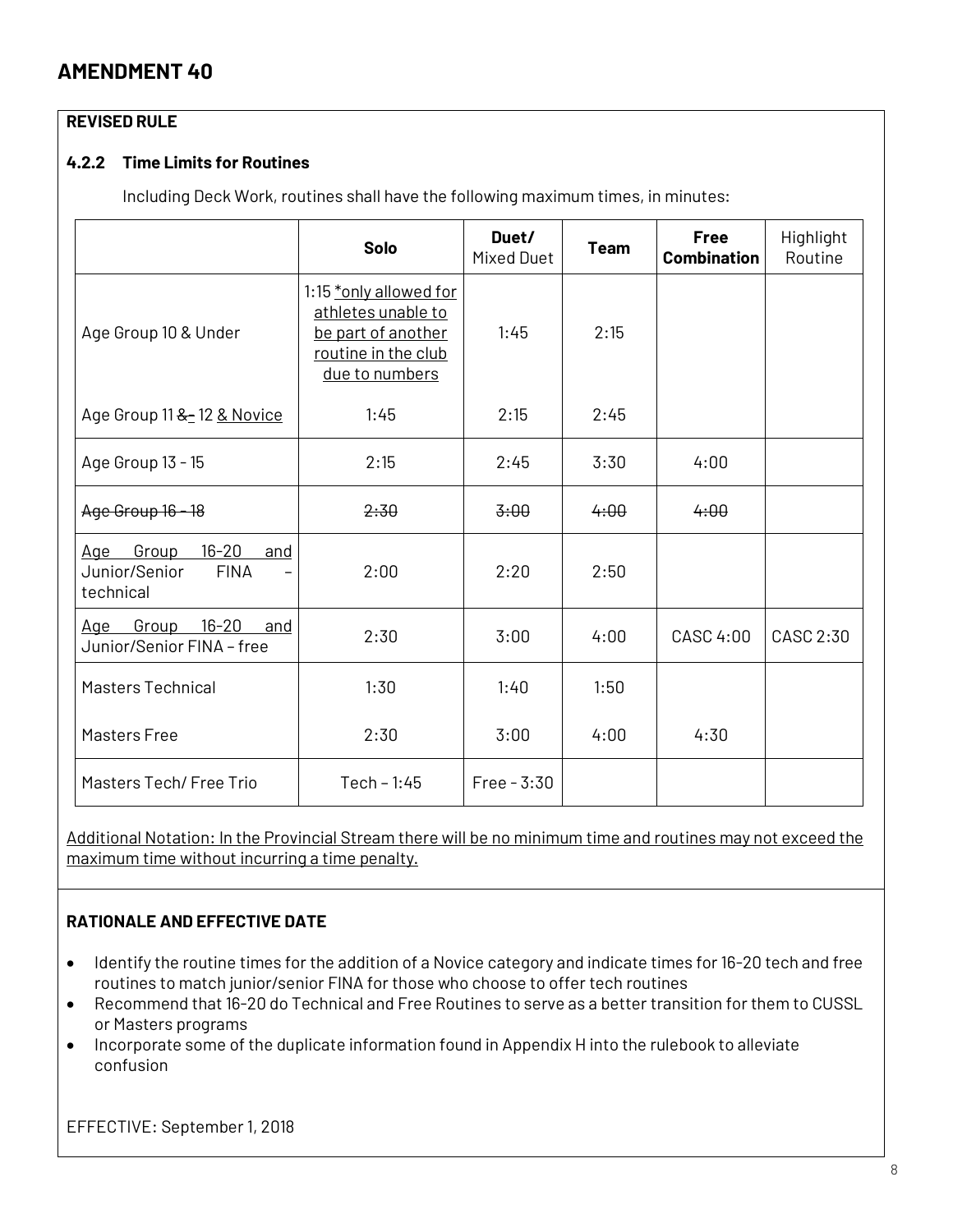#### **REVISED RULE**

4.4.1 Free Combination Routine

a) There shall be a minimum of 4 and a maximum of 10 members. For the Provincial Stream of competition combo is only open to athletes who are aged 13 and over.

#### **RATIONALE AND EFFECTIVE DATE**

- Align with National Stream by only having one age group for Combo routines.
- Incorporate some of the duplicate information found in Appendix H into the rulebook to alleviate confusion.

EFFECTIVE: September 1, 2018

### **AMENDMENT 8**

#### **REVISED RULE**

**4.10** Rule 4.10 is deleted in its entirety and the scoring of 11-12 is addressed by amending 4.7.2g) iv) 2

#### **RATIONALE AND EFFECTIVE DATE**

The championship score for all 11&12 routine events shall be based on 60% of the 11&12 figure score and 40% of the routine score.

Note – the Rules/Technical committee has committed to ensuring the scoring rules are clear and correct for each level in the rulebook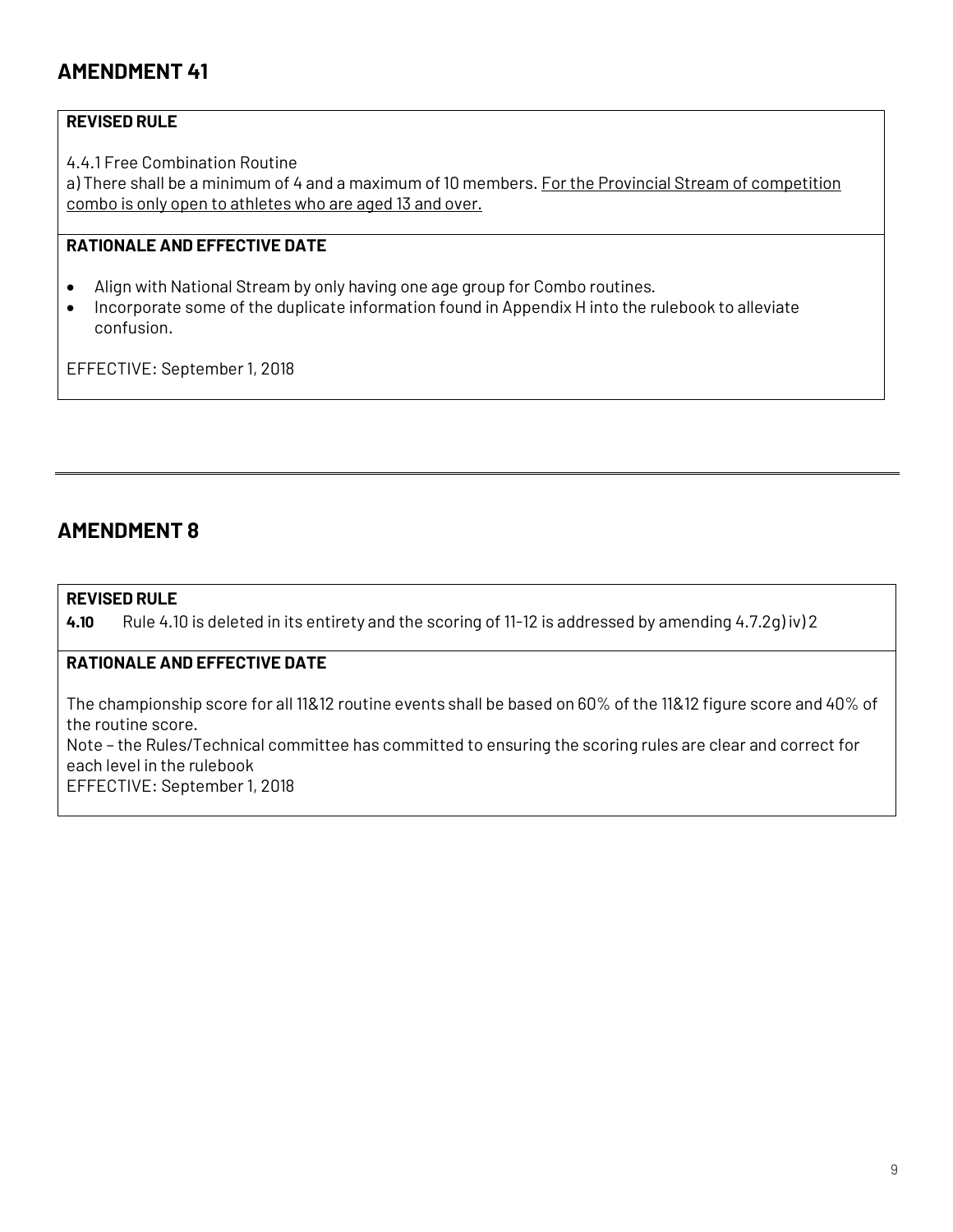#### **REVISED RULE**

#### **5.1.6 Conduct ofthe Meet**

#### **d) Announcing Competitors**

- i) Competitors in prelims and finals shall be known by name and swim according to numbers assigned in the draw. Names of the competitors may be printed in the program.
- ii) Before each competitor's swim, the announcer shall announce names as follows:
	- for solos and duets, the name(s) of the swimmers, but not and the club they represent
	- for trios the registered name of the club
	- for teams, the registered name of the club or the team. If the team has chosen a theme, this information may also be provided by the announcer.
- iii) Following each competitor's swim, the announcer shall announce the names of the club, the named routine coach and the swimmer(s).

#### **RATIONALE AND EFFECTIVE DATE**

To allow for more information to be available to the spectators watching the event and to show more respect for the athletes' home clubs by name wherever logistically possible.

EFFECTIVE: September 1, 2018

### **AMENDMENT 11**

#### **REVISED RULE**

#### **APPENDIX A**

#### **CONSIDERATION OF EXEMPTION FROM CANADA GAMES MINIMUM AGE RULE (SUBJECT TO CANADA GAMES COUNCIL APPROVAL)**

**Delete Appendix A**

### **RATIONALE AND EFFECTIVE DATE**

Canada Games rules and procedures are not the jurisdiction of Synchro Canada and should not be in Synchro Canada's rulebook. Furthermore, they change from Games to Games so it is not practical to include them.

EFFECTIVE: Immediately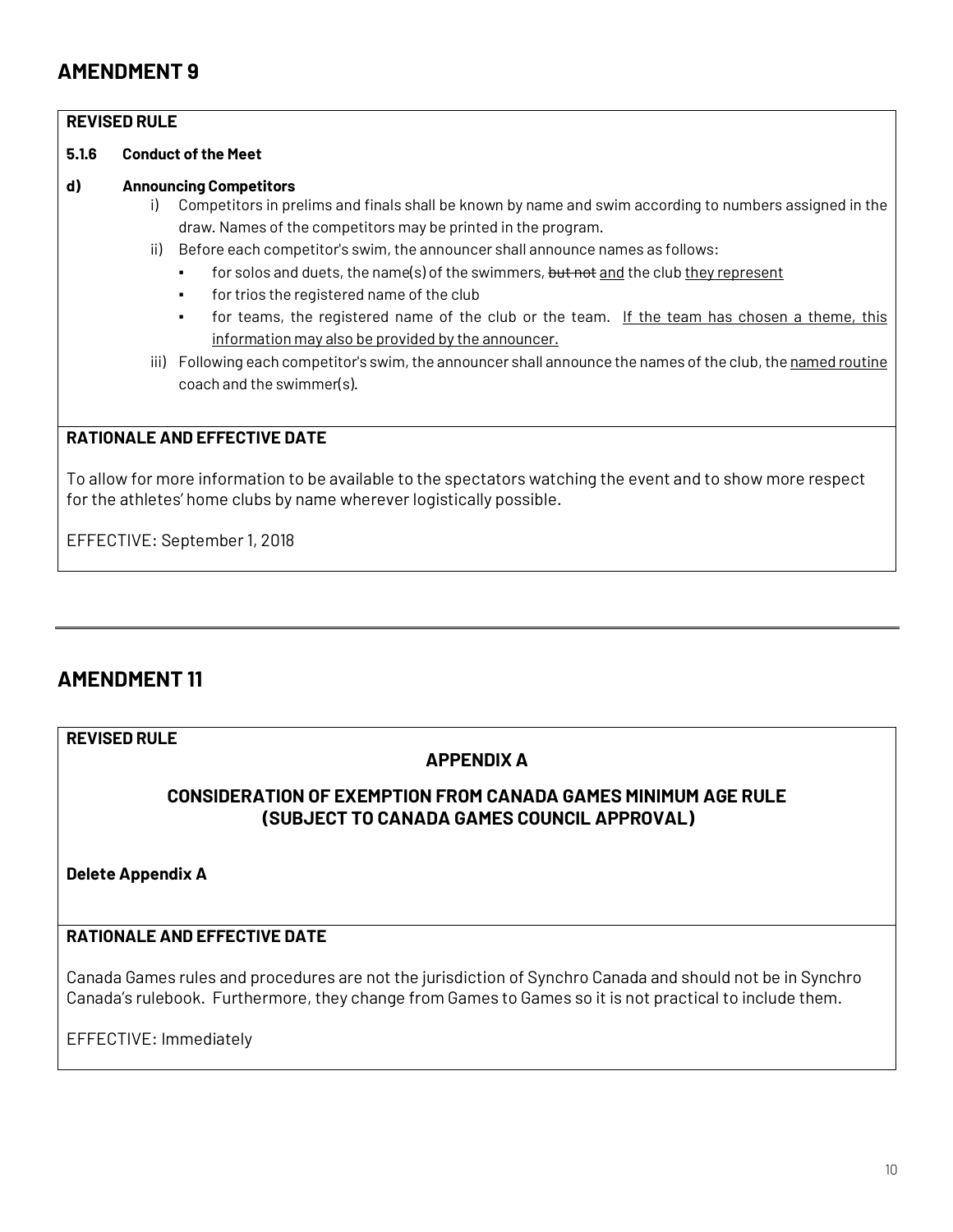#### **REVISED (NEW) RULE**

ADD NEW RULE

3.1.6 (c)

Athletes may represent and compete for two member clubs in the same season in different routines.

#### **RATIONALE AND EFFECTIVE DATE**

An athlete may swim a duet with one club and a team tech routine with another. This would allow for seniors to train in a daily training environment in their geographic area, but merge with other senior athletes to form teams, combos, etc.

EFFECTIVE: September 1, 2018

### **AMENDMENT 15**

#### **REVISED RULE**

3.1.7 b) In Junior/Senior FINA highlight routines and free combination routines the entering club must have entered a tech team event (either Junior or Senior) all entries must enter either junior technical team or senior technical team to be eligible to enter the highlight routine event and/or the free combination routine event. To be eligible athletes on the highlight and/or free combination routine need not have been listed on the tech team roster. A minimum of 50% of the highlight/combination routine members must have competed in the technical team event.

### **RATIONALE AND EFFECTIVE DATE**

The rule causes too many complications and is difficult from an administrative perspective. It also prohibits small clubs and seniors looking for decreased training hours from participating.

#### EFFECTIVE: September 1, 2018

(Post Meeting Note: consensus has been determined that the following will be inserted into the rules: A) Free Combination and Highlight routines are OPEN to all clubs that have entered routines (solo, duet, or team) in the competition. Participants in the Free Combination/Highlight routines need not have been members of the qualifying routines and B) If, at the Qualifying meet, the club's qualifying routines fail to advance to the next and any subsequent meet the free combination/highlight routine would continue to be eligible to attend that meet and any subsequent meet.)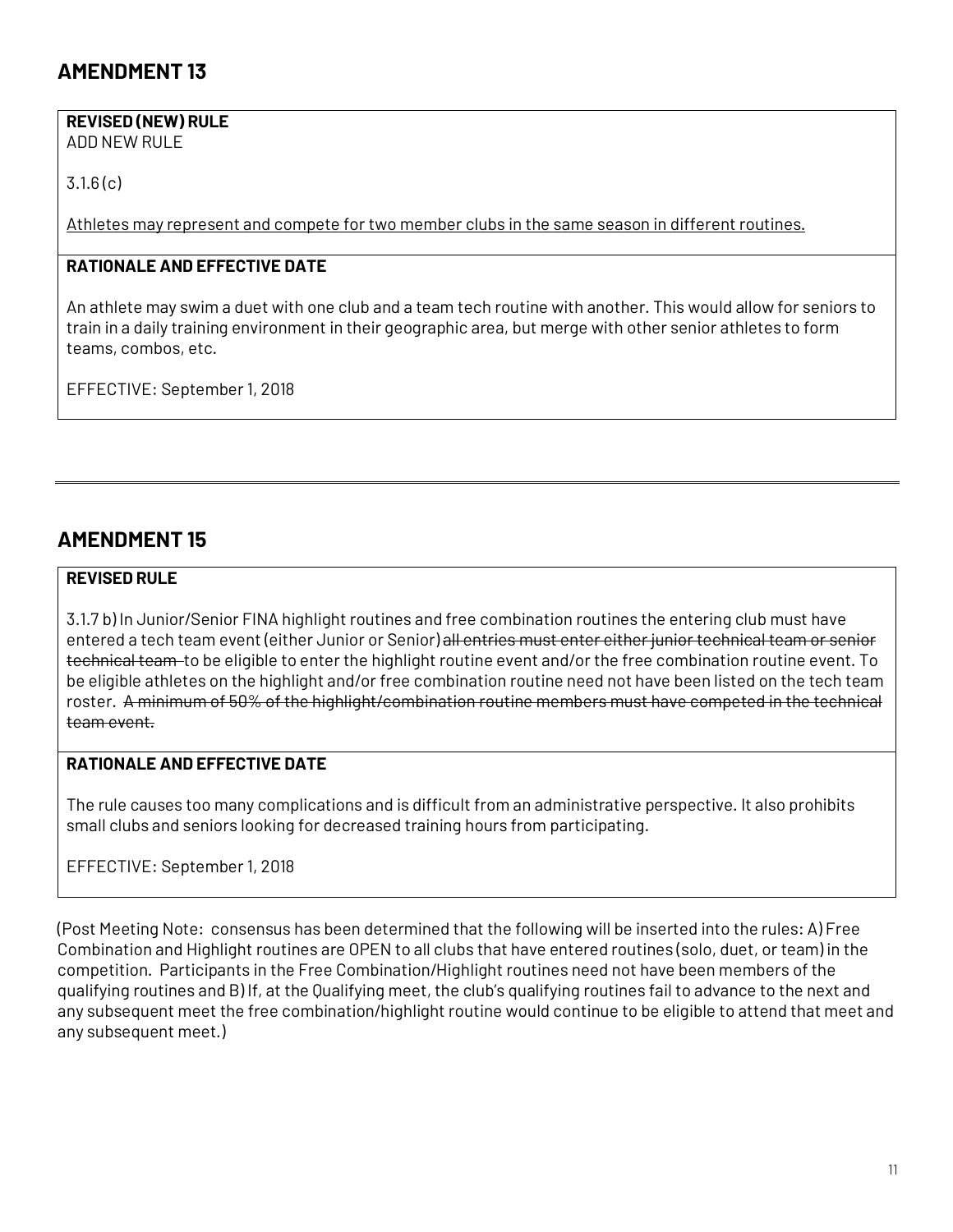#### **REVISED RULE**

#### **4.7.2 Routines**

#### **c) Draw for Order of Swim – Qualifier**

iii) The start order draw for 13-15 solo final, 13-15 duet final, 13-15 mixed duet final, Junior FINA and Senior FINA free solo final, Junior FINA and Senior FINA free duet final, Junior FINA and Senior FINA free mixed duet final shall be seeded based on figure results (13-15) or technical routines (Junior FINA and Senior FINA)

*(\*Note: The seeding for all order of swim draws needs to be clarified)*

#### **g) Scoring**

#### **iv) The Championship Score**

3) Championship score for Junior and Senior FINA Events shall be calculated on the basis of 100% of the routine score. There shall be no combined score for Junior and Senior FINA Events. If a combined championship is presented it shall be based on 100% technical score and 100% routine score.

#### **v) Ranking Routines**

4) Placings for purposes of qualifying for finals and selection to subsequent meets are by Championship Score for events involving a Figures session. For Junior/Senior FINA Events, placings for purposes of qualifying for finals and selection to subsequent meets are by routine score.

#### AND

#### **APPENDIX B AWARDS AT COSSC AND ESPOIR**

#### **B1.4 Medal and Ribbon Events at CASC/Espoir:**

b) CASC (Senior FINA and Junior FINA) events -1st place gold medal, 2nd place silver medal, 3rd place bronze medal, for the technical routines

-1st place gold medal, 2nd place silver medal, 3rd place bronze medal, for the free routines

-1st place gold medal, 2nd place silver medal, 3rd place bronze medal for the technical and free combined score

#### **RATIONALE AND EFFECTIVE DATE**

- This proposal is intended to simplify scoring and awards at meets by separating the award process for Junior/Senior technical and free routines and eliminating combined awards
- Existing rules pertaining to the requirementto be entered in the tech event in order to compete in the free event remain, as this emphasizes the importance of technical development; as per the existing rule, Clubs may opt to enter only the technical event (which again emphasizes the importance of technical development - if resources are limited, the required routine should be the tech routine)
- Additionally, the existing rule requiring 50% of the swimmers on the free routine to have competed in the tech routine remains in place; the rule requiring the same number of athletes to compete on free as competed on tech remains
- The simplification of the awards process alleviates administrative work and on-deck confusion, and further allows Clubs the flexibility to create rosters appropriate to their needs (for example: since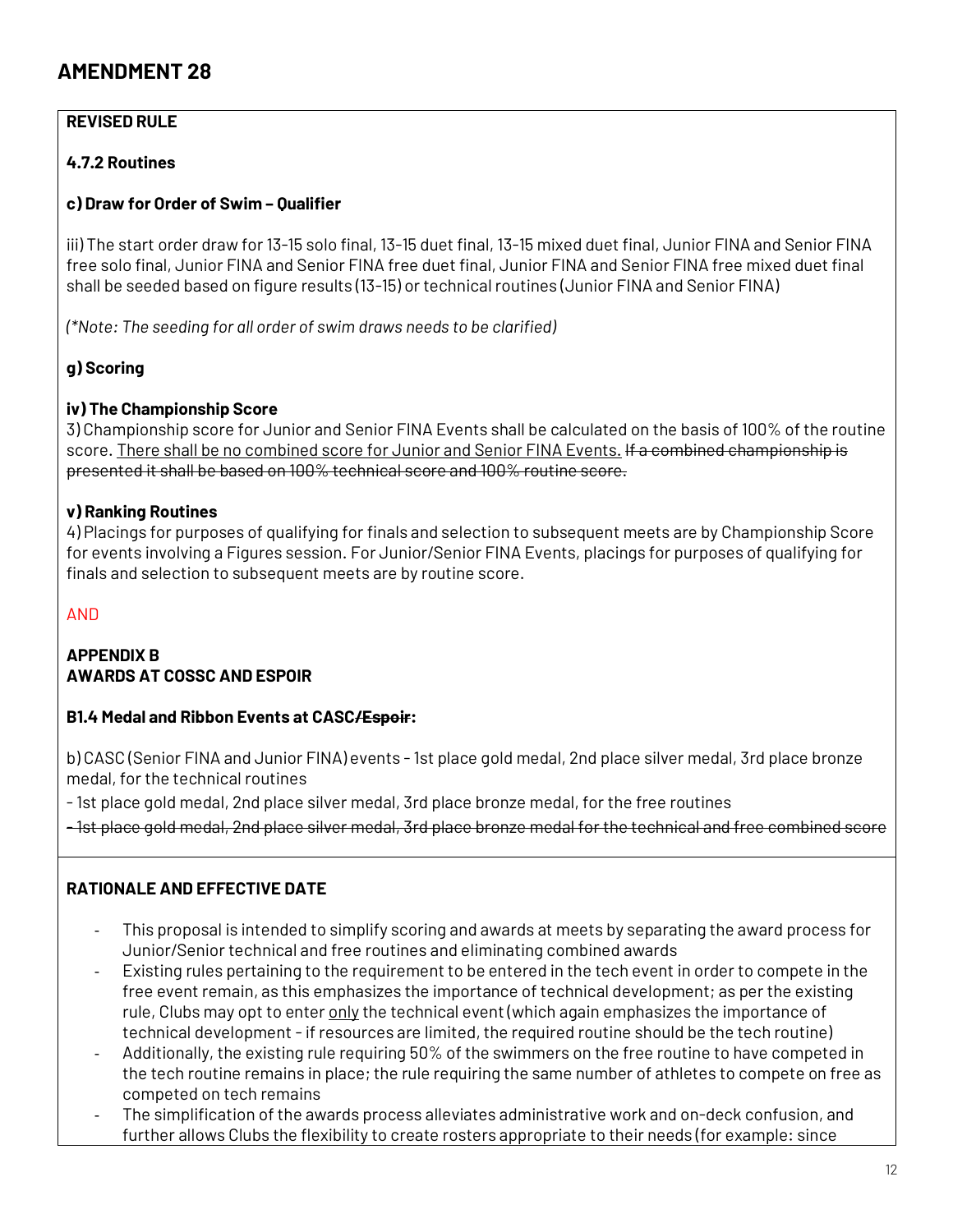combined awards would no longer be given, there could be multiple tech teams from a club and only a single free team made up of swimmers from both; or the rosters between multiple tech and multiple free teams can changed as needed by a Club)

EFFECTIVE: September 1, 2018

## **AMENDMENT 23**

#### **REVISED RULE**

7.4.6 Routines

b) Missing Remainder of Event

If a judge is unable to complete the judging of an event, the alternate judge will take over, and the marks of the alternate judge shall be used from the beginning of the event.

If one or more judges by reason of illness or other unforeseen circumstances cannot make an award for a routine, the average of the awards of the other judges shall be computed and shall be considered as the award. This shall be calculated to the nearest 0.1 point.

#### **RATIONALE AND EFFECTIVE DATE**

To align with FINA and to use officials in other capacities, especially in technical monitoring.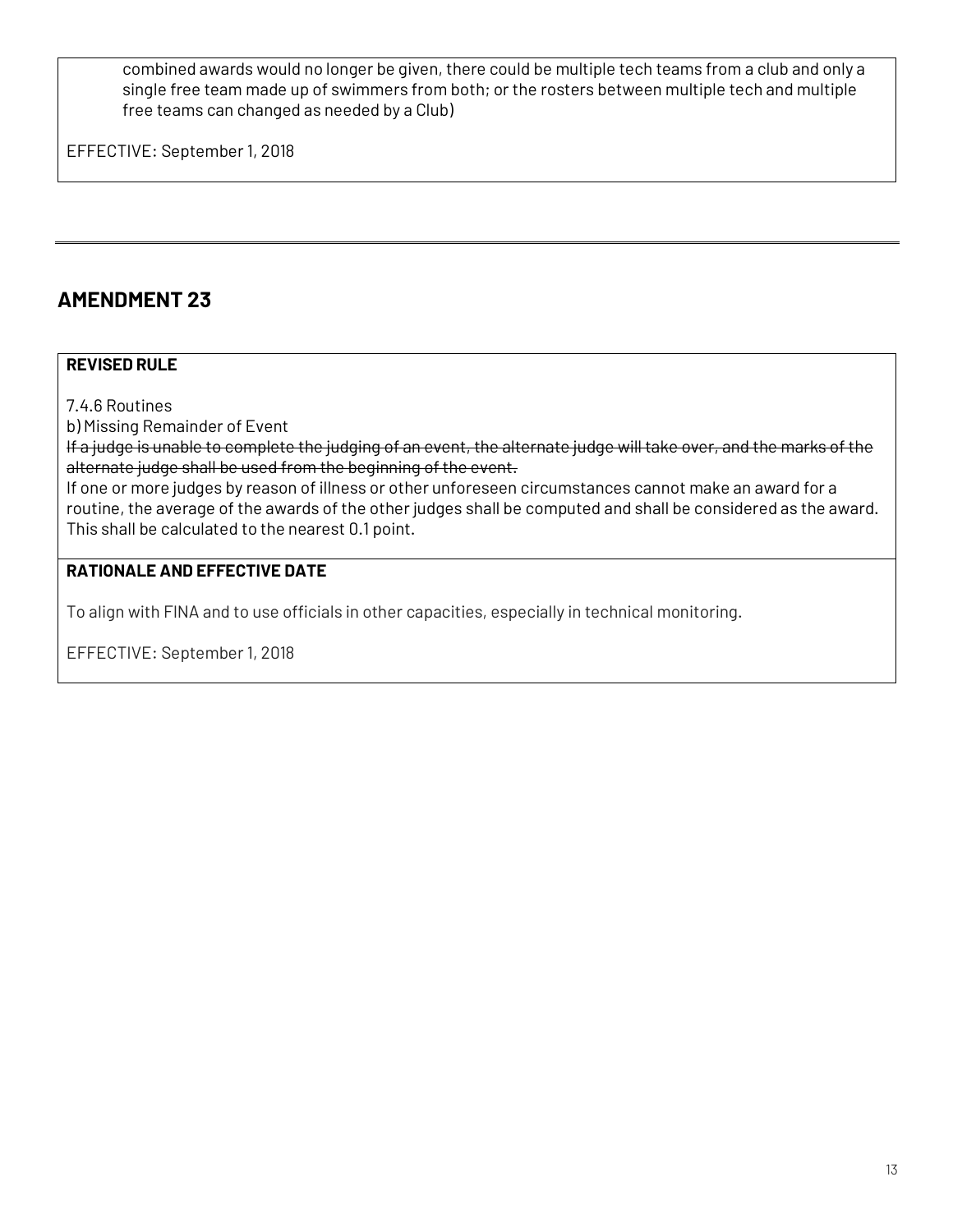#### **REVISED RULE**

4.6.1 b) Fortechnical routines (solo, duet, mixed duet, and team) the swimmers must wear a plain black onepiece suit. A plain black bun cover may be worn. The suit must be devoid of identifying marks otherthan a manufacturer's logo not exceeding 16 square centimeters. (delete existing rule)

#### **RATIONALE AND EFFECTIVE DATE**

Note that item c) in this rule contains the applicable FINA rule Athletes will follow routine suit rules for all routine events -in line with FINA.

EFFECTIVE: September 1, 2018

### **AMENDMENT 32**

#### **REVISED RULE**

#### **4.5 FIGURES**

#### **4.5.1 Swimmers' Apparel**

b) For **figures** the swimmers must wear a plain black one-piece suit and white cap. The cap must be devoid of identifying marks. The suit must be devoid of identifying marks other than a manufacturer's logo not exceeding 16 square centimeters; nothing may hang/dangle from the suit (including long ties) – nothing on the suit should be able to float. Jewelry is not allowed (see Rule 4.6.1 c) for special exceptions).

#### **4.6 ROUTINES 4.6.1 Swimmers' Apparel**

c) For allroutines clothing shall conform to FINA specifications as stated below: (see AS 13.9 -13.14)

i) The swim wear (swimsuit, cap and goggles) of all competitors shall be non-transparent, in good moraltaste and suitable for the individual sports disciplines and not to carry any symbol which may be considered offensive. Nothing may hang/dangle from the suit (including long ties) – nothing on the suit should be able to float. In the event that the referee thinks a competitor(s) swim wear does not conform, the competitor(s) will not be permitted to compete until changing into appropriate swim wear.

#### **RATIONALE AND EFFECTIVE DATE**

- Additional details added to cover issues in swimmer apparel at 2017-18 competitions
- Suits with long ties are not appropriate and are a potential safety hazard

EFFECTIVE: September 1, 2018

(Meeting Note: the Rules/Technical Committee will adjust the language in this rule to have more longevity past the current type of swimsuit issue)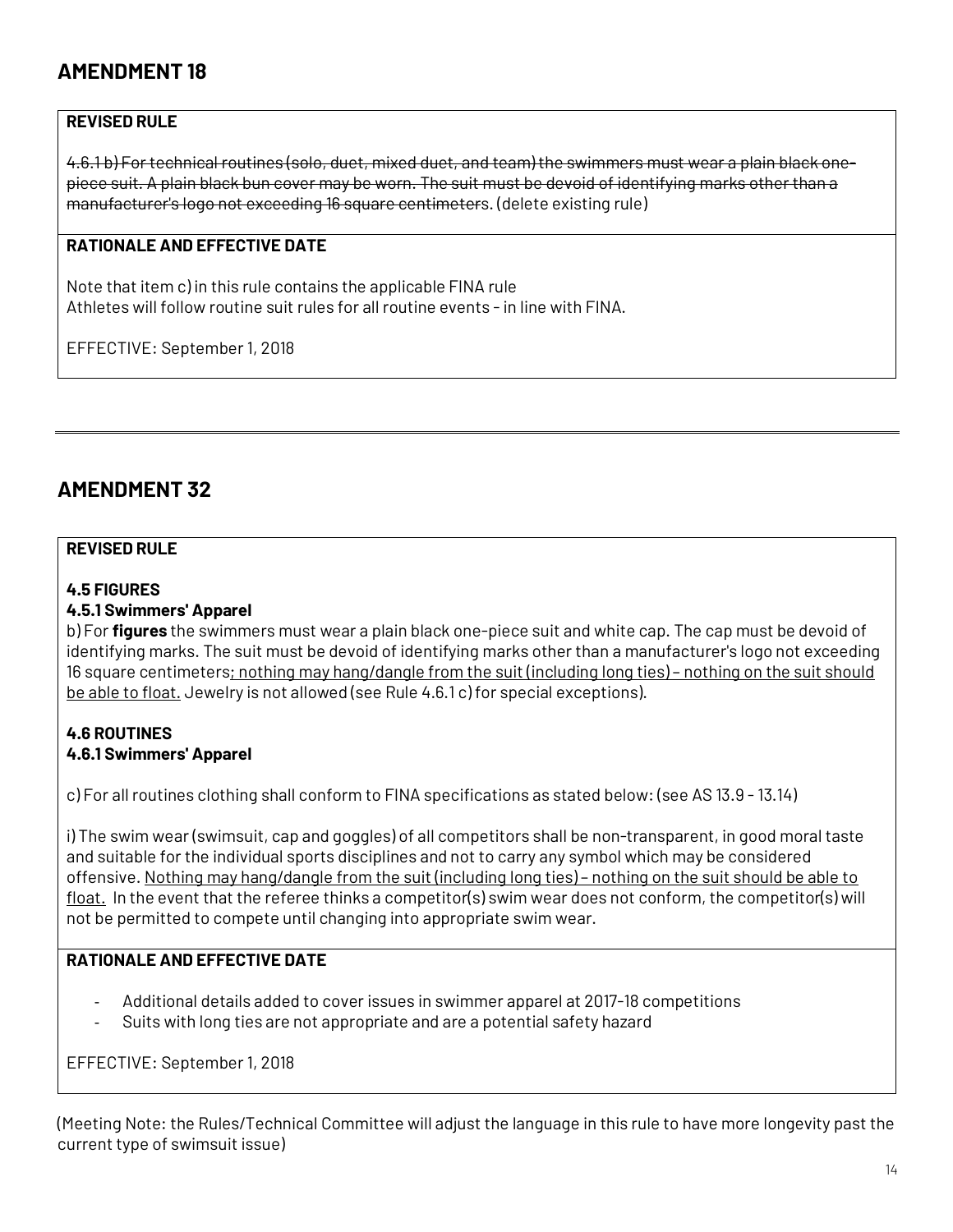#### **REVISED RULE**

#### **4.6.1 Swimmers' Apparel**

a) Nose clips are allowed for all events. Goggles are allowed with medical certification for routine events. Medical certification to be submitted to the Chief Referee at least 30 minutes prior to the event. Masters and AWAD athletes may use goggles for all events.

#### **RATIONALE AND EFFECTIVE DATE**

An exception in the AWAD Appendix allows a coach on land to provide cues to an athlete with a cognitive disability during a routine. If the athlete can't see the coach without goggles, the exception has no value. It seems pointless for the athlete to provide a medical note on some regular basis to allow the use of goggles. Modifying the rule for AWAD athletes would allow them to wear goggles if they need them without providing a medical note. It doesn't require them to wear goggles, just makes it easier to do so when needed.